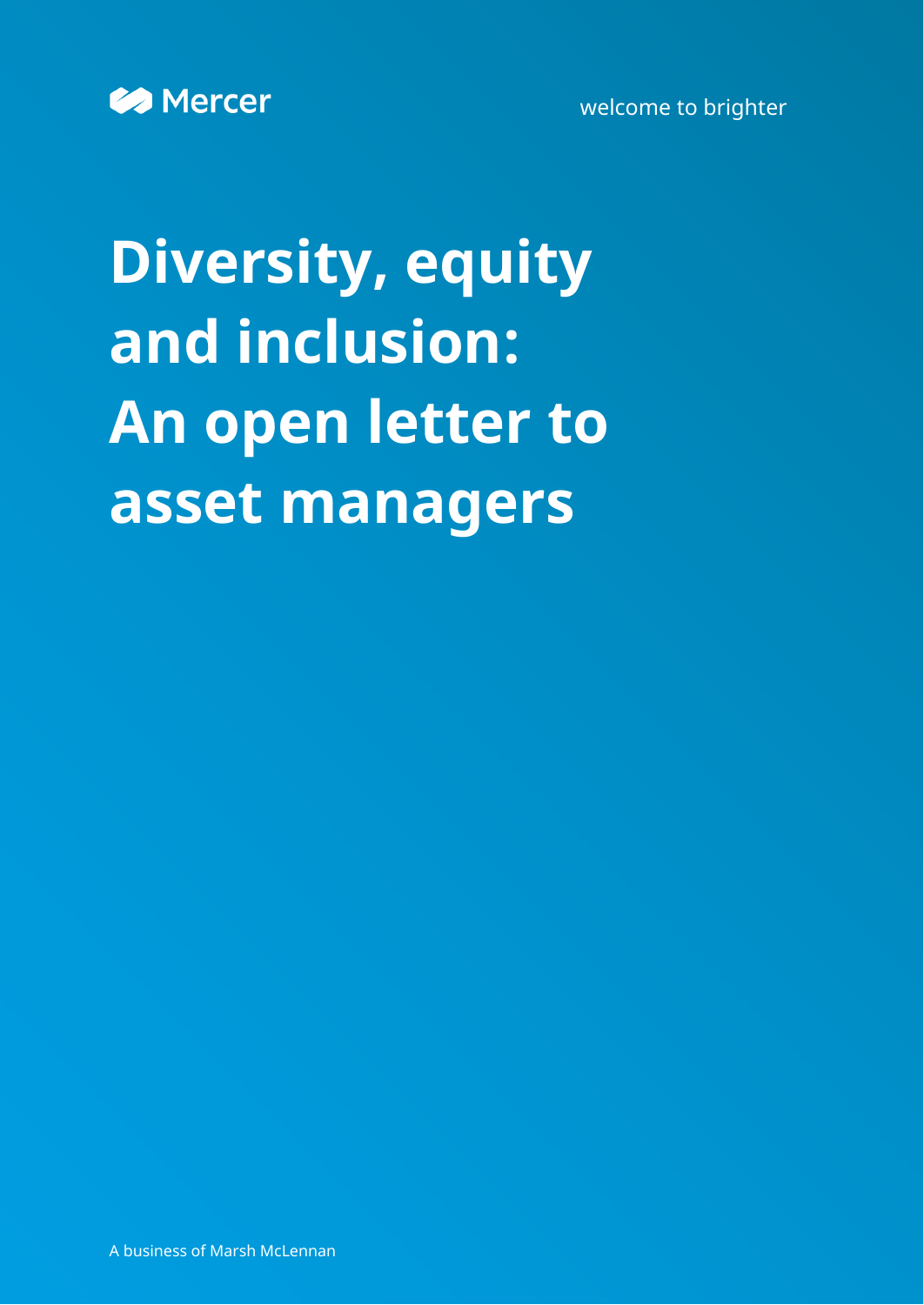We believe diversity is a crucial aspect of any investment team. This view has always been embedded in our management research due diligence process and four-factor framework. Our belief is that, cognitively, diverse teams, with a shared set of values, produce better outcomes<sup>[1](#page-1-0)</sup>: There is also academic evidence that supports this opinion<sup>[2](#page-1-1)</sup>. Going hand-in-hand with the theme of cognitive diversity are the benefits of identity diversity.

- *• Diversity enhances decision-making, research suggests*
- *• Diversity comes in many forms and is not always visible*
- *• Females and minorities are underrepresented in the investment industry*
- *• Diversity extends beyond who manages an investor's assets*
- *• The first step is better data transparency and benchmarking progress*

| What merits does diversity bring? |                                                                                     |  |  |  |  |  |  |
|-----------------------------------|-------------------------------------------------------------------------------------|--|--|--|--|--|--|
|                                   | • Fosters better understanding of the marketplace                                   |  |  |  |  |  |  |
| $\bullet$                         | Increases the likelihood of devising more innovative, creative solutions            |  |  |  |  |  |  |
|                                   | Strengthens the ability to challenge and debate ideas                               |  |  |  |  |  |  |
|                                   | • Helps to avoid "groupthink" (i.e., group consensus over individual preferences or |  |  |  |  |  |  |
|                                   | alternative ideas)                                                                  |  |  |  |  |  |  |

Citing better performance outcomes is a common reason why investors pursue diversity initiatives, but it is not the sole reason. Investors also prioritize the integration of Diversity, Equity and Inclusion (DEI) into their investment programs to provide access and opportunities for diverse individuals and firms. Our Hidden Figures<sup>[3](#page-1-2)</sup> paper suggests that globally, only 12% of key decision-makers at investment management firms are female.

In order to more explicitly and transparently support these two overarching goals, Mercer includes several specific questions in its global investment manager database, MercerInsight®, asking investment managers to provide information on their firm's DEI policies and practices, as well as its identity diversity.

While asset managers have certainly been supportive of these efforts, the level of participation is below what Mercer management research had hoped. We think this has had some effect on how investors view and evaluate the investment managers they are considering hiring and/or retaining.

<span id="page-1-0"></span><sup>&</sup>lt;sup>1</sup> Mercer Investments, How Diversity and Culture Impact Mercer's Ratings Process, September 2019 How Diversity and Culture Impacts Mercer's Manager Ratings.pdf

<span id="page-1-1"></span><sup>&</sup>lt;sup>2</sup> McKinsey, Diversity Wins: How Inclusion Matters, May 19, 2020 How diversity, equity, and inclusion (DE&I) [matter | McKinsey](https://www.mckinsey.com/featured-insights/diversity-and-inclusion/diversity-wins-how-inclusion-matters)

<span id="page-1-2"></span><sup>3</sup> Mercer Investments, Diversity dressing, The hidden figures, May 11, 2020 Mercer Diversity Paper.pdf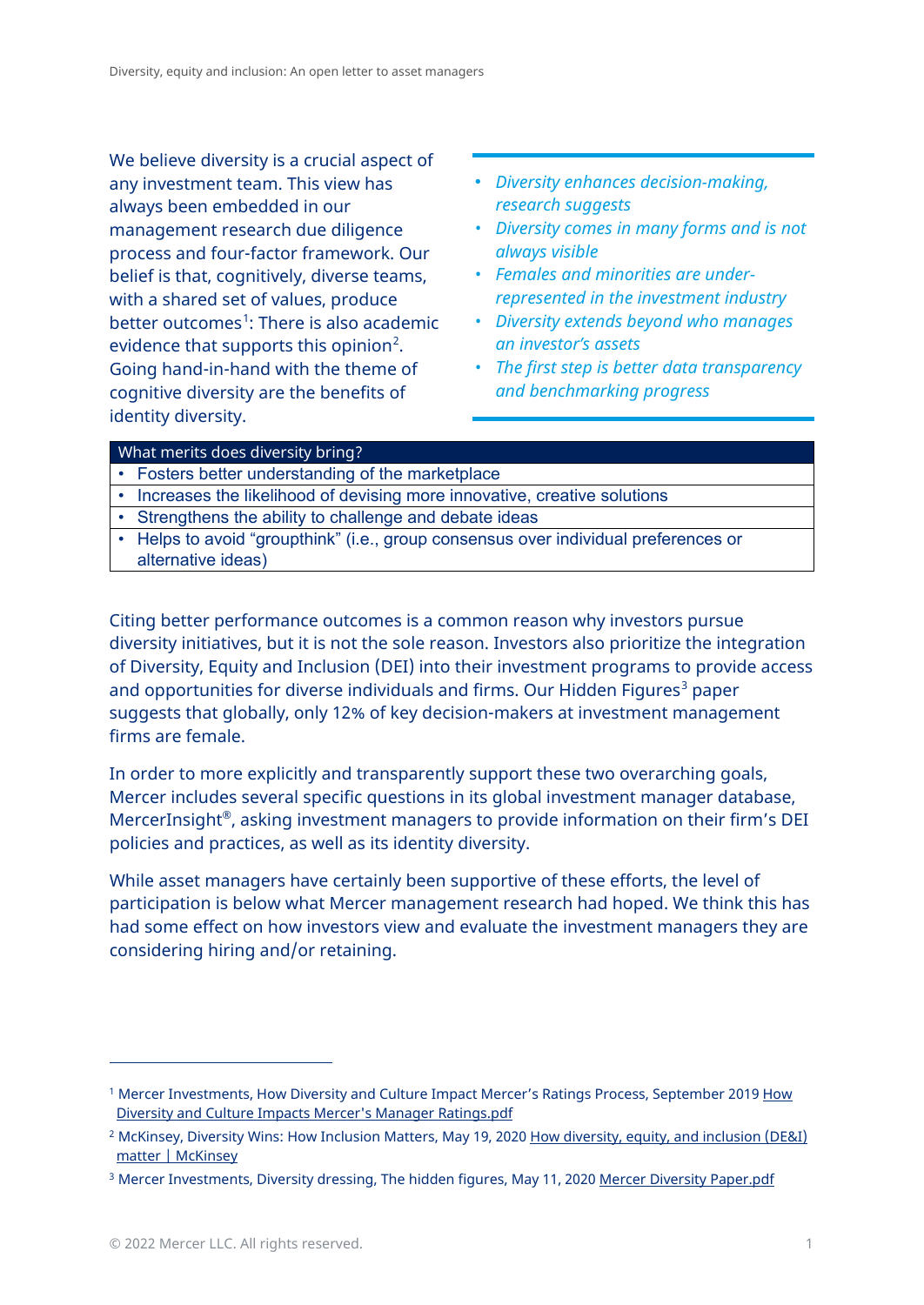# **1. Diversity in key decision-makers/investment strategy team**

Mercer believes in all forms of diversity, such as ethnic, socioeconomic and cognitive diversity, and in the value that all its different dimensions can provide. Our interest in this topic stems from our work that suggests diverse teams lead to better decisionmaking when the problem at hand has many potential solutions; where the individuals involved are able to identify different possible solutions; and where the team is large enough to explore all possibilities.<sup>[4](#page-2-0)</sup>

An attribute we look at is the composition and diversity of the investment strategy team — in effect, the key decision-makers (KDMs). For the purpose of collecting and analyzing this data, we define a KDM as any individual who is significantly involved in the key investment decisions of each strategy or fund. This includes portfolio managers, research analysts (where relevant) and investment committee members who are heavily involved in the management of a strategy. These KDMs drive the investment decisions and implementation of the portfolio and are accountable for the outcomes of the strategy.

## Key decision-maker questions in MercerInsight

- What proportion of your investment team is female?
- What is the makeup of your investment team from a diversity perspective (for example, culture, age, ethnicity, experience, social background, cognitive)?
- What proportion of your investment team is considered an ethnic minority in the country in which you operate?

## **2. Diversity in ownership structure**

The level of interest in information related to assets managed by women and minorityowned businesses (WMO), especially in the US, has increased significantly. While ownership structures may not necessarily correlate with diversity of thought, there is a view that, as an industry, much more needs to be done in terms of providing opportunities for people of all identities and backgrounds.

One study by the Knight Foundation<sup>[5](#page-2-1)</sup> shows that this cohort manages just 1.3% of the \$69 trillion assets within the investment management industry globally. Similarly, within our database, firms that are substantially female owned (>33%) and/or minority-owned represent a small fraction of the investment management universe (approximately 380 WMO firms managing approximately 1,200 strategies $^6$  $^6$ ). Although this data is based on managers who self-report (and primarily in the US), we continue to gather a global picture of women and minority-owned firms.

<span id="page-2-0"></span><sup>4</sup> AB, AllianceBernstein and Scott Page, "The Difference" Princeton University Press, 2008

<span id="page-2-1"></span><sup>5</sup> Knight Foundation, Diversifying Investments: A Study of Ownership Diversity and Performance in the Asset Management Industry, January 2019 2019 KF\_DIVERSITY\_REPORT-FINAL.pdf (knightfoundation.org)

<span id="page-2-2"></span><sup>6</sup> Mercer Insight, as of November 2021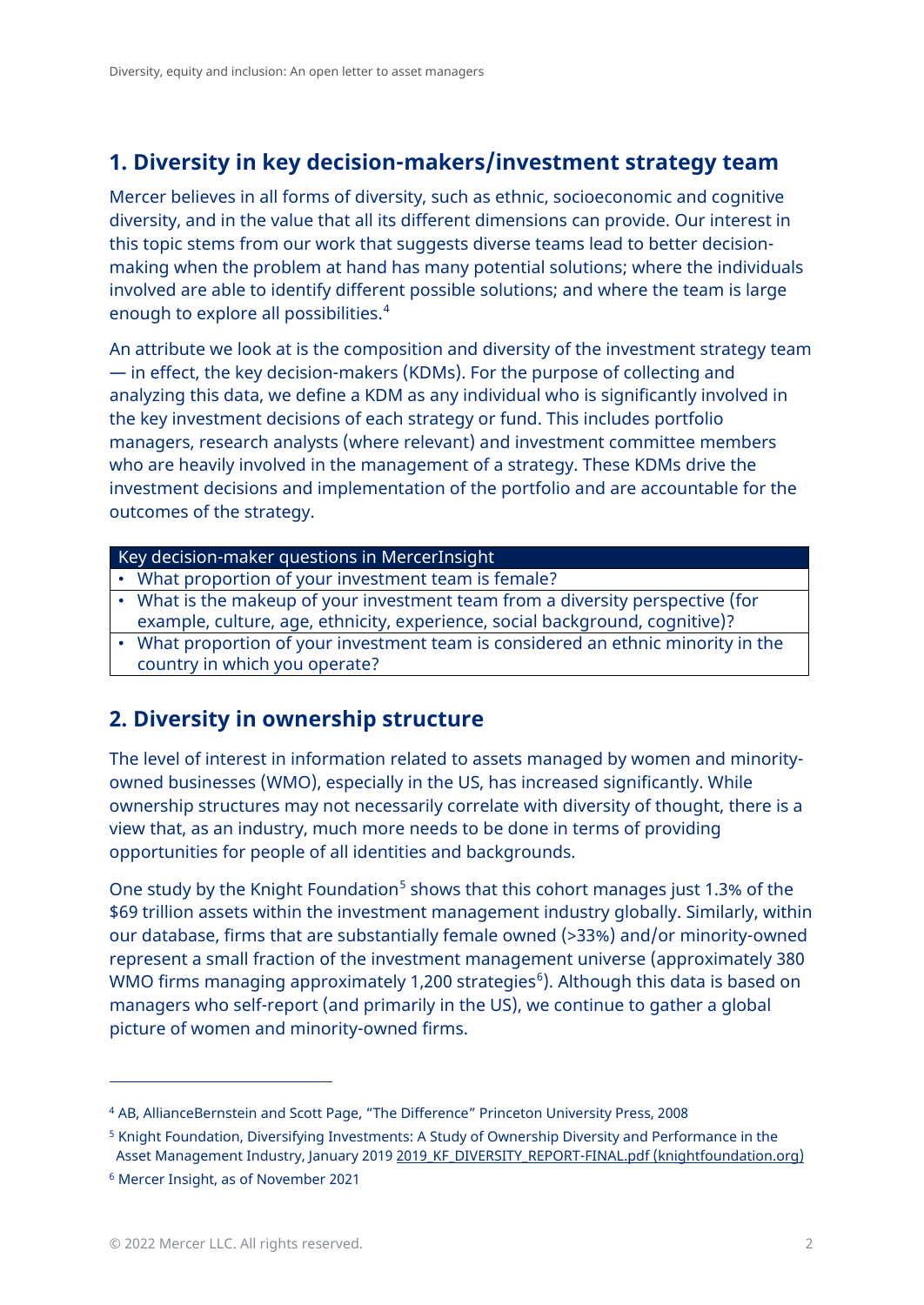#### Firm ownership questions in MercerInsight

- Does your Firm legally qualify as minority-owned?
- % ownership by women?
- % ownership by different ethnicities?
- What is the composition of your board of directors from a diversity perspective?
- What is the gender composition of your board?
- Other Firm-level diversity questions
- Do you have a formal Diversity and Inclusion (D&I) policy? If so, please provide details.
- How do you measure diversity, and what metrics do you use?
- Has your organization set any diversity targets? Please describe them. What initiatives are you taking to achieve these targets?

In addition to reflecting a firm's ownership structure in MercerInsight, we strongly encourage women and minority-owned managers to regularly update the database with the quarterly performance data of all the strategies their firms offer. Our observation is that not all the WMO strategies in MercerInsight have a corresponding strategy track record. This absence of performance transparency significantly curtails the chances that we will undertake due diligence on a strategy or at a minimum, have the opportunity to monitor the strategy's track record for future research consideration.

## **3. Diversity in portfolio investment**

Diversity extends beyond those who manage assets and is just as relevant to a portfolio manager's investment analysis and resulting investment ideas, in our view. Studies at the corporate level have shown that the greater the diversity of companies' executive teams, the higher the likelihood of outperformance<sup>[7](#page-3-0)</sup>. Investment managers are increasing their focus at the corporate level through 1) gender lens investing and 2) engaging in diversity across the board, C-Suite and workforce. This emphasis is being driven by:

- Investors addressing diversity across the value chain; i.e., what managers are doing at the firm level, at the team level and at the investment strategy level. This has led to a greater number of searches for investment strategies that emphasize diversity and, in particular, gender diversity in the past two years.
- As investment managers increase their focus on integrating diversity into their investment process, some are emphasizing gender-based factors in assessing portfolio investments to further advance gender equality through gender lens investing.

<span id="page-3-0"></span><sup>&</sup>lt;sup>7</sup> McKinsey, Diversity Wins: How Inclusion Matters, May 19, 2020 How diversity, equity, and inclusion (DE&I) [matter | McKinsey](https://www.mckinsey.com/featured-insights/diversity-and-inclusion/diversity-wins-how-inclusion-matters)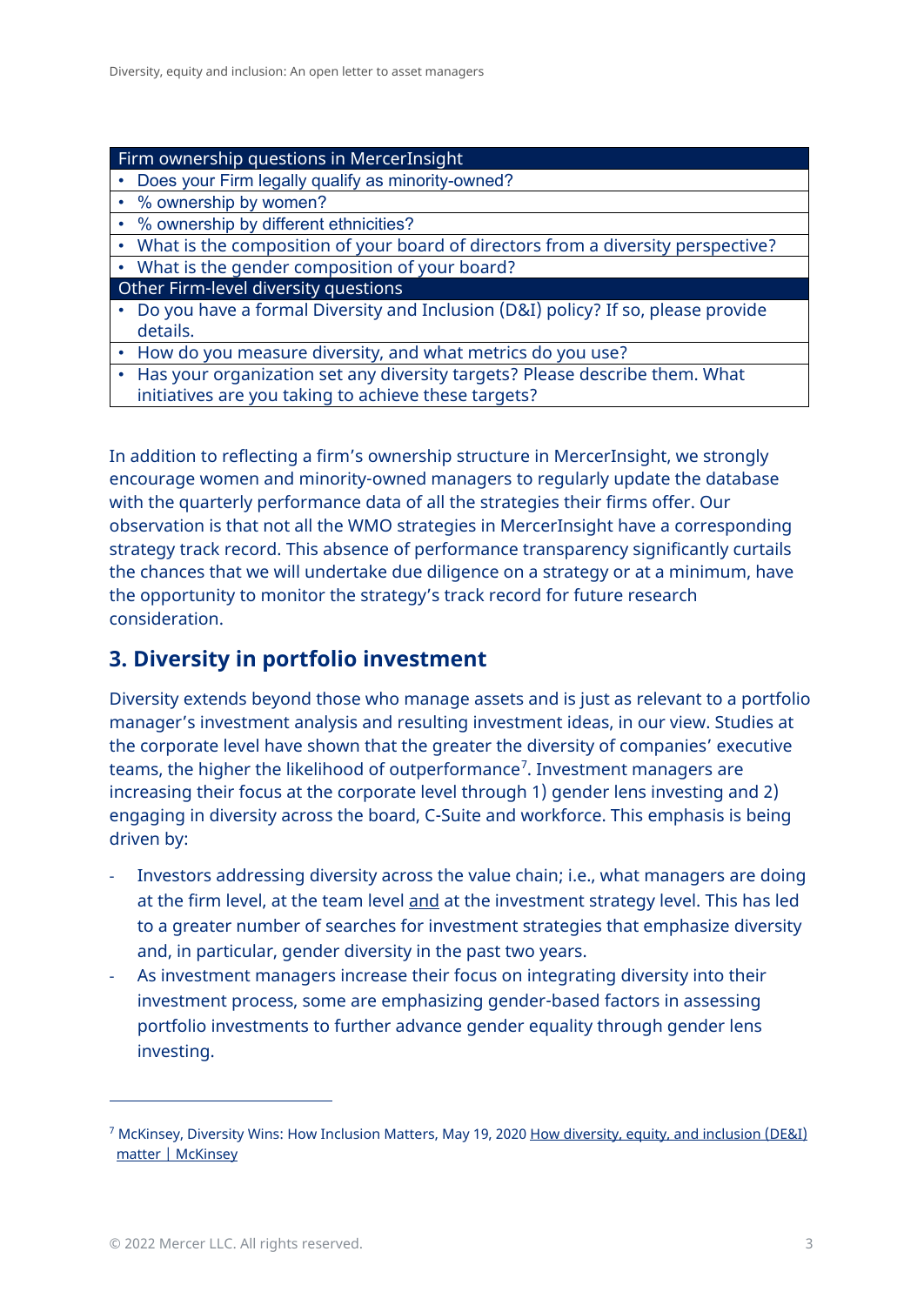Within MercerInsight, the opportunity set is currently small but is growing strategies that employ a gender lens through quantitative and qualitative screens. Some managers might employ diversity screens as initial idea generation tools. In general, the quantitative metrics most commonly used seek companies that have more than 20% to 30% of women on the board and/or at executive level. However, it is often the qualitative metrics that further the conversation. Examples include evaluating the gender pay gap, data transparency, as well as the hiring, promotion and retention of women within an organization, among other areas of discussion.

Managers who participate in the public markets are further providing transparency on the diversity of their portfolios by showing gender statistics of portfolio companies' executive levels within their equity investment strategies and are using this as an engagement tool with companies. Other strategies adopt more of a stakeholder approach and may consider companies that offer products and services focused specifically on improving women's lives as part of their gender lens investment criteria. Diversity is a key topic of engagement for investment managers with portfolio companies, and from a voting perspective, DEI has ranked among the top five or top 10 themes for shareholder resolutions<sup>[8](#page-4-0)</sup>.

For actively managed strategies that subscribe to a gender-focused philosophy, we expect to continue to see a concerted effort of engagement with portfolio companies or potential investment candidates to drive improvement in gender diversity. Interestingly, many of the strategies we have reviewed invest solely in companies leading on gender diversity. However, we think there is an argument to be made for strategies that aim to improve gender diversity and use engagement as a tool for helping to facilitate that positive change.

We further expect investment managers to have robust voting policies that address areas such as diversity, not only at the individual strategy level, but more broadly at the firm level, to demonstrate support and commitment. Over time, we would expect to see more reporting on the impact of these initiatives.

For private markets, managers are providing more detailed data on the diversity of their firms. This includes diversity statistics across levels (i.e., senior leaders, junior levels, etc.) and groups (i.e., investment team, operations team, etc.). Such statistics are typically released annually or during the fundraising of a new fund.

## Investment strategy level questions on diversity

- % of portfolio companies' board of directors that are female?
- % of portfolio companies' executive level management (C-Suite) that are female?
- Firm-wide voting policy on diversity?
- Firm-wide engagement on diversity?

<span id="page-4-0"></span><sup>8</sup> Proxypreview.org Proxy Preview 2021 ProxyPreview2021 FINv14 20210608.pdf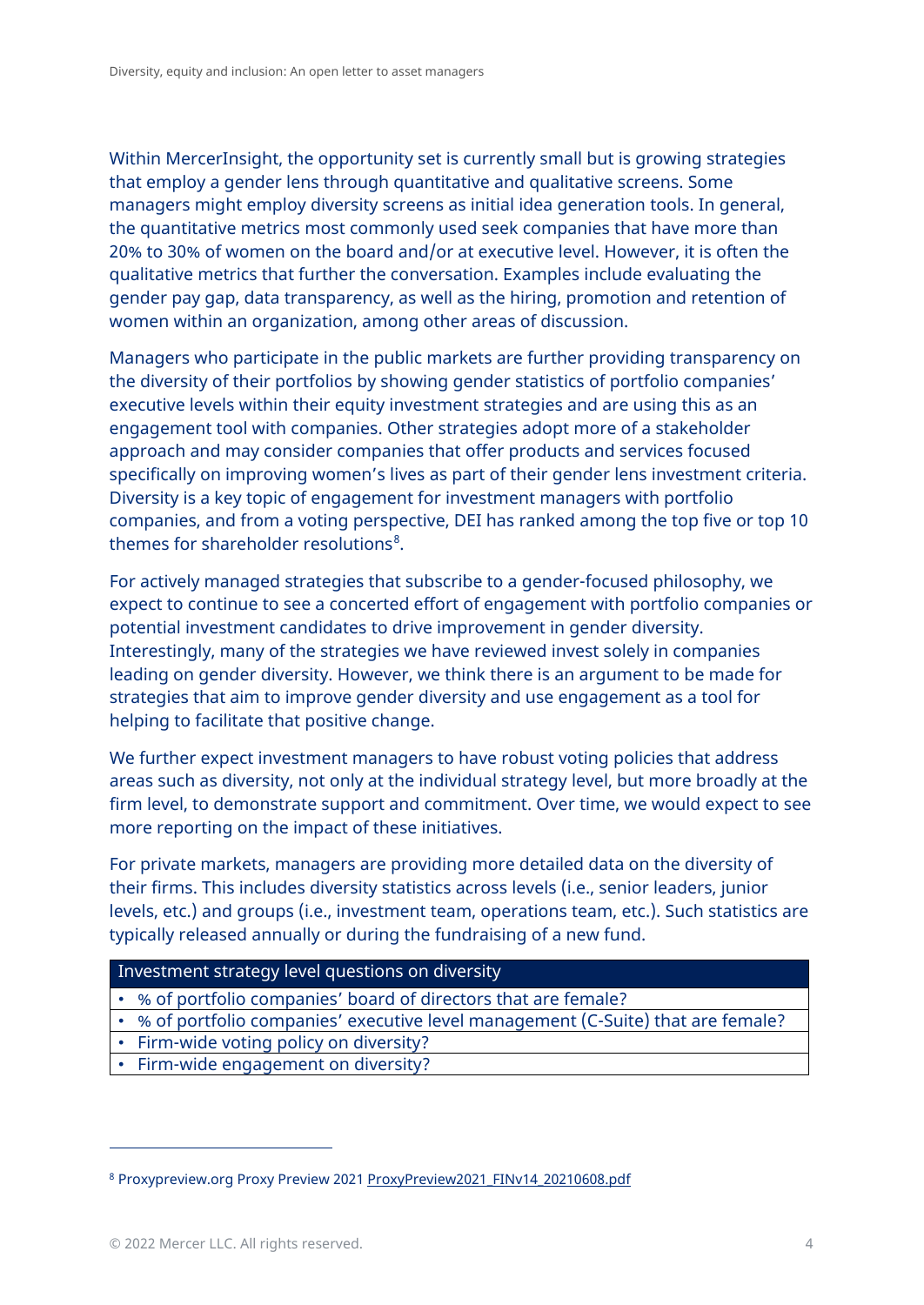# **Case studies: How the data in MercerInsight is used**

## **1. Sourcing new ideas**

While sourcing diverse managers is certainly a part of our normal selection process, in May 2021, we set aside specific time to invite approximately 50 firms that are either WMO and/or led by diverse key decision-makers across asset classes (equities, fixed income and diversifying alternatives) to present their investment philosophy and process to our management research team. Our objective was to increase Mercer's exposure to more firms and strategies, and to identify a potential shortlist of managers on which to pursue further due diligence.

We have since communicated to MercerInsight subscribers along with our clientfacing investment consultants our initial views on each firm we met. We are undertaking additional due diligence on the most promising strategies and intend to host other due diligence days with investment managers that were not included in the initial review. Therefore, we encourage investment managers who are interested in participating in this future event to review and update their information in MercerInsight, and reach out to a member of our management research team.

Within private markets, clients are requesting an increased number of diverse managers be included in their pipelines and portfolio plans. Similar to above, we are encouraging private markets managers to review and update their diversity information on MercerInsight to ensure we are capturing all qualified funds in these requests.

## **2. Benchmarking DEI metrics**

Investors are asking Mercer to help monitor future progress by benchmarking investment managers. This undertaking is typically done in conjunction with a review of an investment manager's corporate policy on DEI. The goal of this benchmarking exercise is to align the investor's mission, beliefs and objectives with its investment program.

The table below shows an example of how investors have begun to measure this goal and determine their overall investment program's diversity profile by looking at a subset of metrics and benchmarking managers on diversity through a variety of lenses. This includes gender makeup at firm ownership level, overall firm employee level and key decision-makers at the investment strategy or product level, as well as highlighting year-on-year progress (or lack thereof).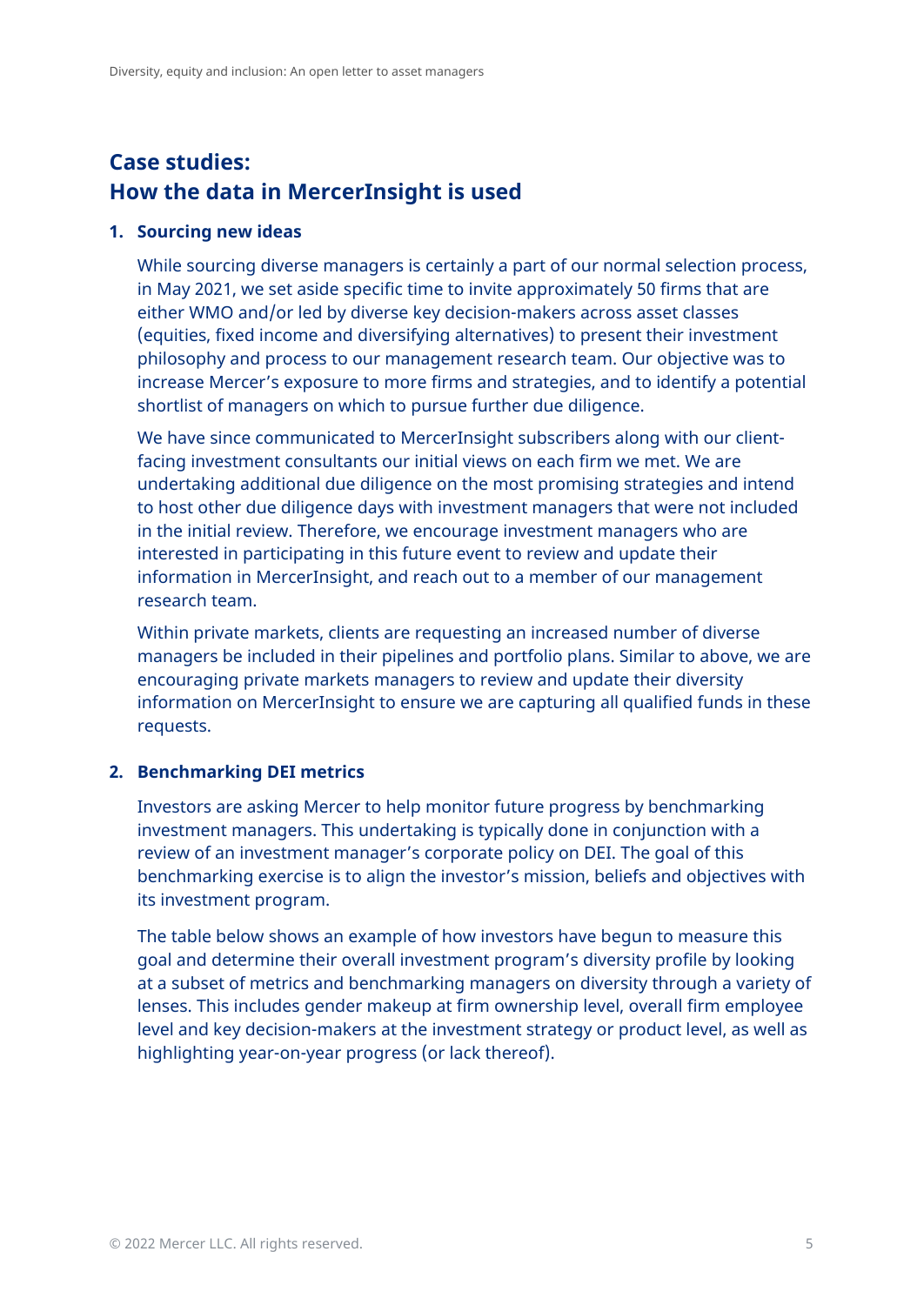|                                                                | Ownership |  |  |  | Firm Level |  |                                   |                                                             | <b>Product Level</b> |  |                   |  | Involvement  |
|----------------------------------------------------------------|-----------|--|--|--|------------|--|-----------------------------------|-------------------------------------------------------------|----------------------|--|-------------------|--|--------------|
|                                                                | lWomen l  |  |  |  |            |  | Minorities Women Minorities Women |                                                             |                      |  | Minorities in DEI |  | Initiatives  |
|                                                                |           |  |  |  |            |  |                                   | 2019 2020 2019 2020 2019 2020 2019 2020 2019 2020 2019 2020 |                      |  |                   |  |              |
| <b>Manager A</b> 10% 10% 8% 8% 35% 33% 21% 31% 45% 45% 20% 27% |           |  |  |  |            |  |                                   |                                                             |                      |  |                   |  | $\checkmark$ |
| Manager B 49% 54% 56% 30% 59% 60% 29% 29% 59% 50% 29% 38%      |           |  |  |  |            |  |                                   |                                                             |                      |  |                   |  | $\checkmark$ |
| Manager C N/A N/A N/A N/A 36% 36% 53% 53% N/A N/A N/A N/A      |           |  |  |  |            |  |                                   |                                                             |                      |  |                   |  | $\checkmark$ |
| Manager D N/A N/A N/A N/A N/A 52% N/A 58% N/A 24% N/A 18%      |           |  |  |  |            |  |                                   |                                                             |                      |  |                   |  | $\checkmark$ |

In other instances, we have noticed that investors use this same data to help shortlist and, in some instances, inform the selection of an investment strategy as part of the search process in public markets or, in the case of private markets, build client pipelines and portfolio plans. While an incomplete dataset may not necessarily exclude an investment manager from being selected as part of a search, our research suggests that additional time and energy may be required to get the investor comfortable with the investment manager's diversity policies to ensure they align with the investor's beliefs, goals and objectives.

## **3. Addressing diversity in portfolios**

Many investment managers are starting to provide diversity details of their portfolios. For example, one investor noted that of its investment manager lineup, 75% engaged with underlying companies on DEI topics during 2020. This was a key initiative completed to improve transparency on gender diversity within the investor's program, where they are now disclosing the number of companies that have at least 30% of women on boards they are monitoring. The investor acknowledges that this is a first step toward bringing about change and aims to make further commitments by instructing their investment managers to vote on all shareholder proposals over the year that will improve board diversity. Furthermore, the investor will continue to assess the availability of other diversity metrics over time, as gender is currently the only diversity metric available with good transparency.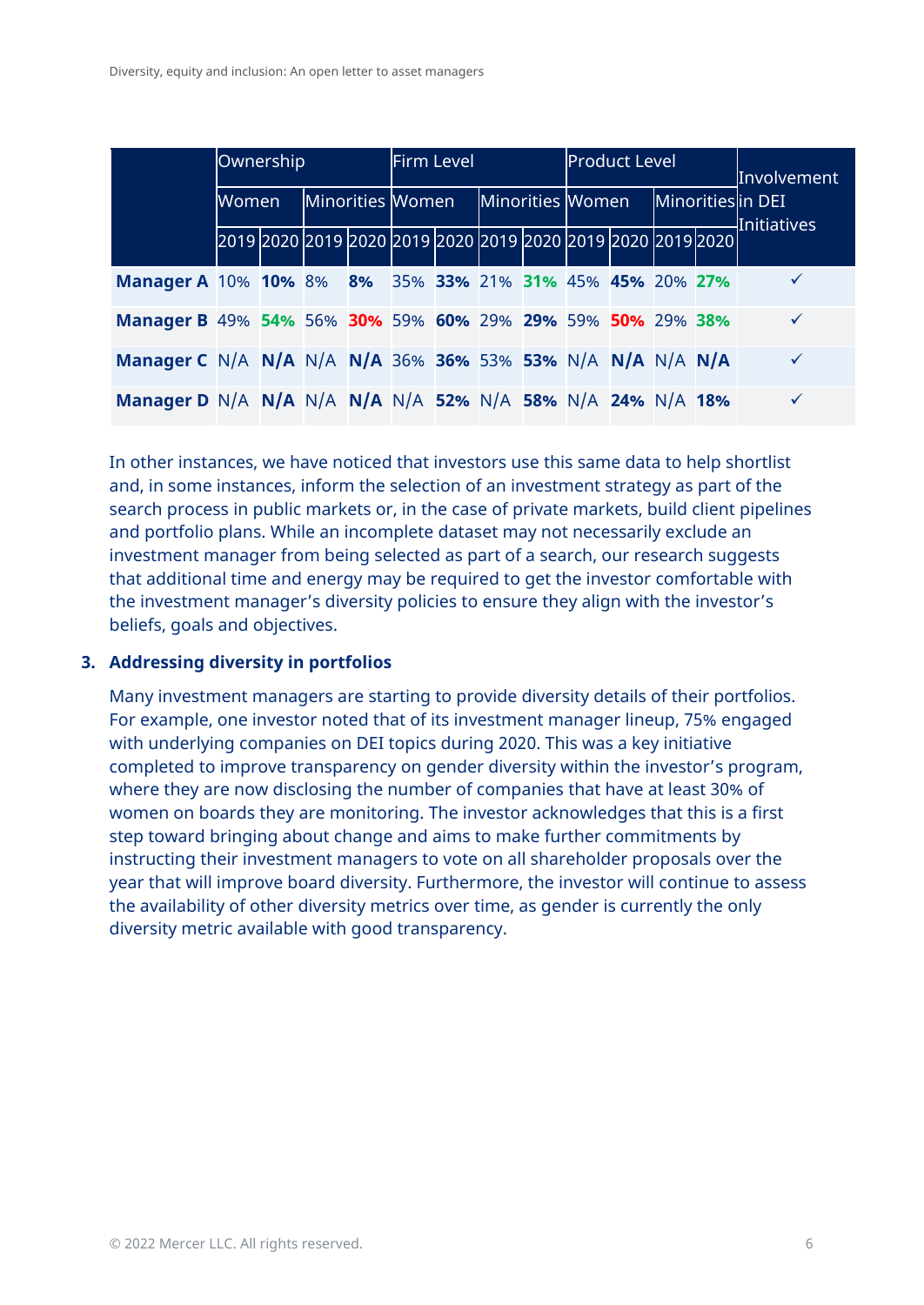# **Conclusions**

Cognitive diversity remains a bedrock principle that manifests itself in many ways as part of our evaluation process of investment managers and their strategies. However, in recent years we recognize that additional forms of diversity have acquired increased importance as investors search for ways to tangibly demonstrate that they are aligning their mission and beliefs within their investment programs. To this end, we would encourage investment managers to review and populate your firm's information in the databases with the information your organization has collected to date. We would also ask that you consider revisiting your corporate policies as it pertains to sharing company data. It will be extremely helpful to establish and promote broad industry best practices, as we all look to partner together to bring about real industry change.

For questions, please contact:

Sarika Goel, CFA Global Head Sustainable Investment Research [sarika.goel@mercer.com](mailto:sarika.goel@mercer.com)

Sean Chatburn, CFA North America Leader, Equity Boutique [sean.chatburn@mercer.com](mailto:sean.chatburn@mercer.com)

Amy Ridge Senior Alternatives Specialist [amy.ridge@mercer.com](mailto:amy.ridge@mercer.com)

Jo Holden Global Head of Investment Research [joanne.holden@mercer.com](mailto:joanne.holden@mercer.com)